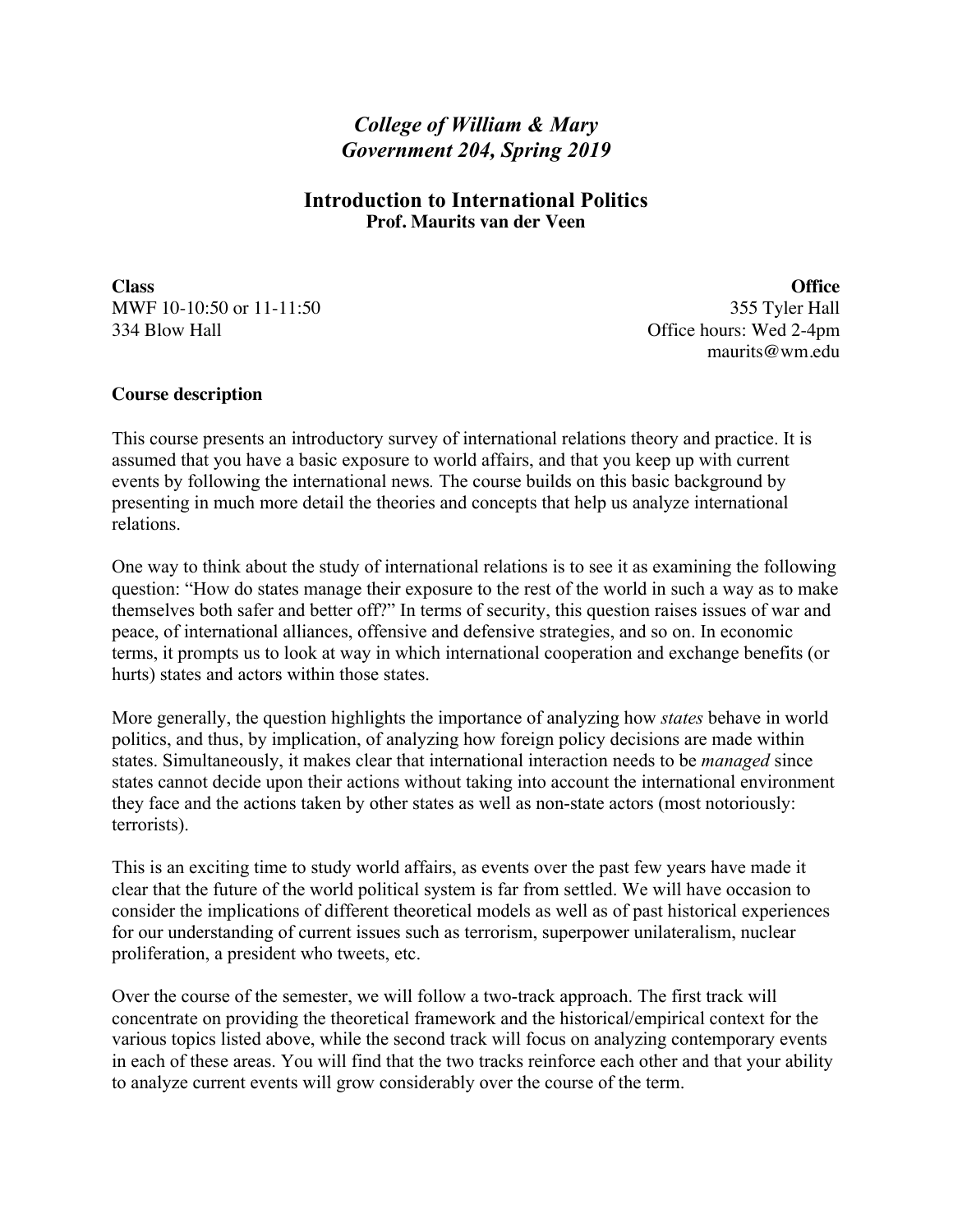## **Course policies & requirements**

Doing the assigned reading before class will greatly increase what you get out of the lectures and class discussions. Moreover, it allows you to ask questions about anything that was unclear in the readings during class. To help encourage you to do the reading when it is most useful, there will be occasional quizzes on that day's readings (see *participation*, below).

There will be two mid-term exams and an 8-10 page paper that will serve as your final exam. Each mid-term exam is worth 25% of your final grade, and the final paper is worth 30%. The remaining 20% of your grade is based on class participation.

The mid-term exams will be given in class on February 27th and April 17th. They will be identical in set-up, and each will consist of a multiple choice section and an essay question. The final paper will be a critical analysis of some aspect of United States foreign policy. More information on the paper will be provided as the time gets closer.

## *Participation*

Your participation grade is constructed from three separate components:

- Participation in class discussions, which will be judged in terms of the quality, not the quantity, of your contributions. Class discussions are crucial opportunities to critically analyze the material covered in the readings and lectures, and to share your own ideas and insights. Your participation will not just improve your own learning; it also helps that of all your fellow students.
- Quizzes: There will be five unannounced quizzes given in class, based on the reading for that day as well as on major current events
- Extra credit: you can boost your participation grade one full letter grade by any combination of 8 of the following "assignments":
	- Online discussion: From time to time I will post recommended readings, along with some comments, on our class discussion board. Make a thoughtful contribution to the ensuing discussion
	- Over the course of the semester, I will identify outside speakers or events relevant to our course. Attend such an event and write a brief comment/ response on the discussion board for that particular event
	- Participate in the government department omnibus survey program. You will receive information from the survey organizer once it is set up for the semester

So, attend 8 events, or contribute to 8 discussions, or do some combination of events and discussions summing to 8, or to 7 plus the survey.

## **Additional policies & comments**

Please let me know ahead of time if you cannot make a class, midterm exam, or due date. Given advance warning I am likely to be quite accommodating. On the other hand, flimsy excuses, especially after the fact, are unlikely to garner you much sympathy. Unapproved late submissions of the paper will be penalized one half of a full grade per day.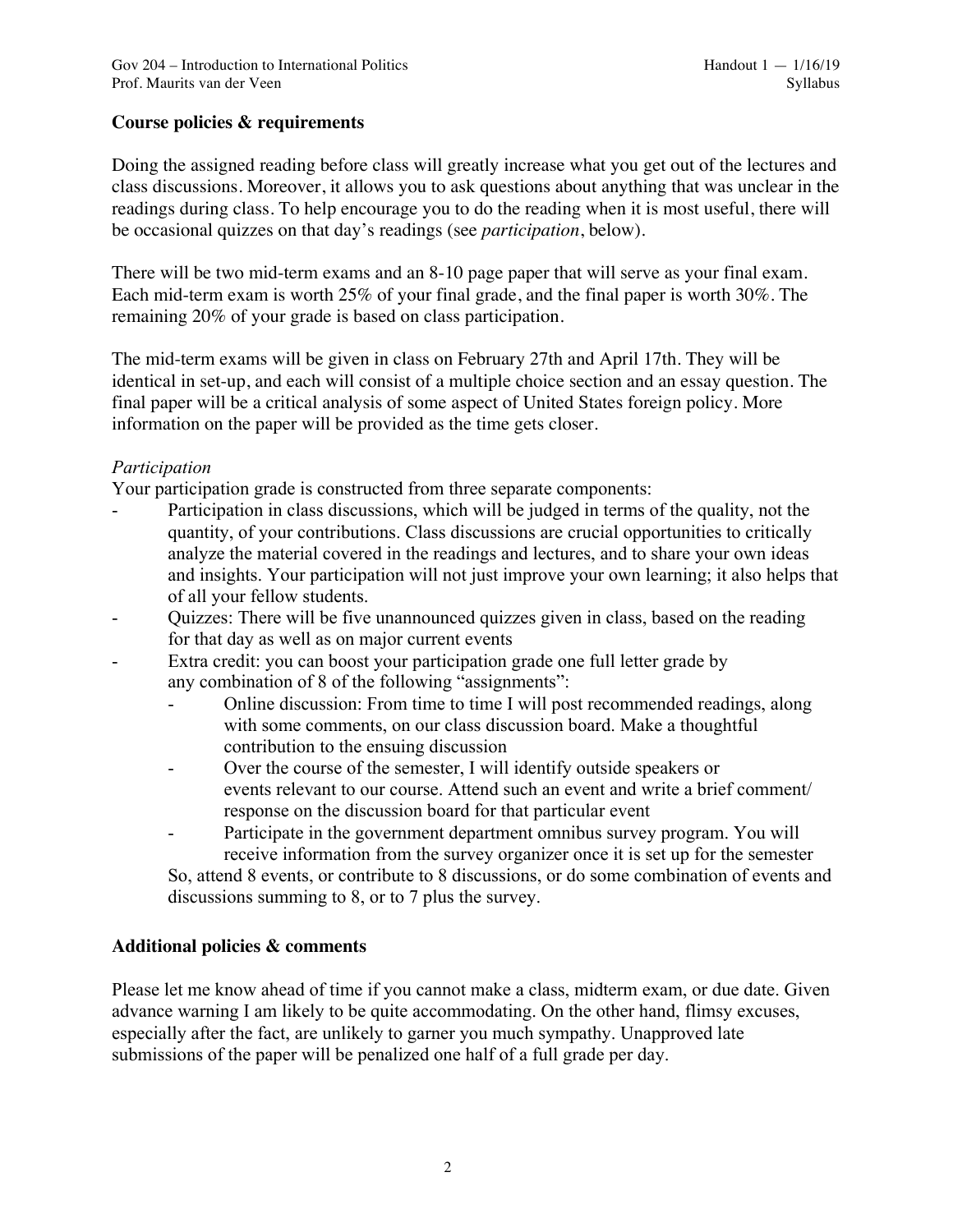Gov 204 – Introduction to International Politics Handout 1 — 1/16/19 Prof. Maurits van der Veen Syllabus van der Veen Syllabus van der Veen Syllabus van der Veen Syllabus van der Veen Syllabus van der Veen Syllabus van der Veen Syllabus van der Veen Syllabus van der Veen Syllabus van der Ve

Failure to complete any single component of the course (never showing up to class, missing all quizzes, missing a midterm, or not submitting a final paper) will result in failing the course  $\frac{d}{dx}$  in other words, you cannot make up for it by excelling in all other components.

I take violations of academic honesty very seriously. All academic work must meet the standards set out in the Honor Code. In particular, if you cheat on a test or commit plagiarism on your paper and I discover it, I will report the violation to the Dean's office, with all the potential repercussions that implies. The key point is that the work you submit must be your own — not that of a fellow student, nor that of someone whose work you found in the library or online.

## **Office hours &c**

My regular office hours are Wednesdays, 2-4pm. Please do come see me if you have any questions on or problems with the reading material, the writing assignments, or the course in general. If you need to reach me to make an appointment, I am most easily reached by e-mail.

## **Readings**

The following three books are available for purchase at the W&M Bookstore. They can also be purchased and/or rented from online sources (sometimes rather more cheaply). It is important that you get the correct edition of the Mingst & Snyder readings. You can probably make do with another recent edition of Mingst & Arreguin-Toft, but if you do so it is *your responsibility* to figure out whether and where there are differences with the edition listed below (in other words: I recommend against it).

Drezner, Daniel W. 2014. *Theories of international politics and zombies: Revived edition.* Princeton, NJ: Princeton University Press. Mingst, Karen A., and Ivan Arreguin-Toft. 2016. *Essentials of international*  relations. 7<sup>th</sup> edition. New York: W.W. Norton. Mingst, Karen A., and Jack L. Snyder. 2016. *Essential readings in world politics.*  $6<sup>th</sup>$  edition. New York: W.W. Norton.

All additional readings are available online or through the electronic journals feature of the W&M library website (not Blackboard!). There will be also be occasional reading assignments of brief articles on current events, in newspapers such as the *New York Times* and the *Economist*. Links to these will be provided on the course website.

## **Caveat!**

The calendar below is not final. As events happen in international politics, I may need to change or add a few readings here and there. Any such changes will be announced in class and on Blackboard.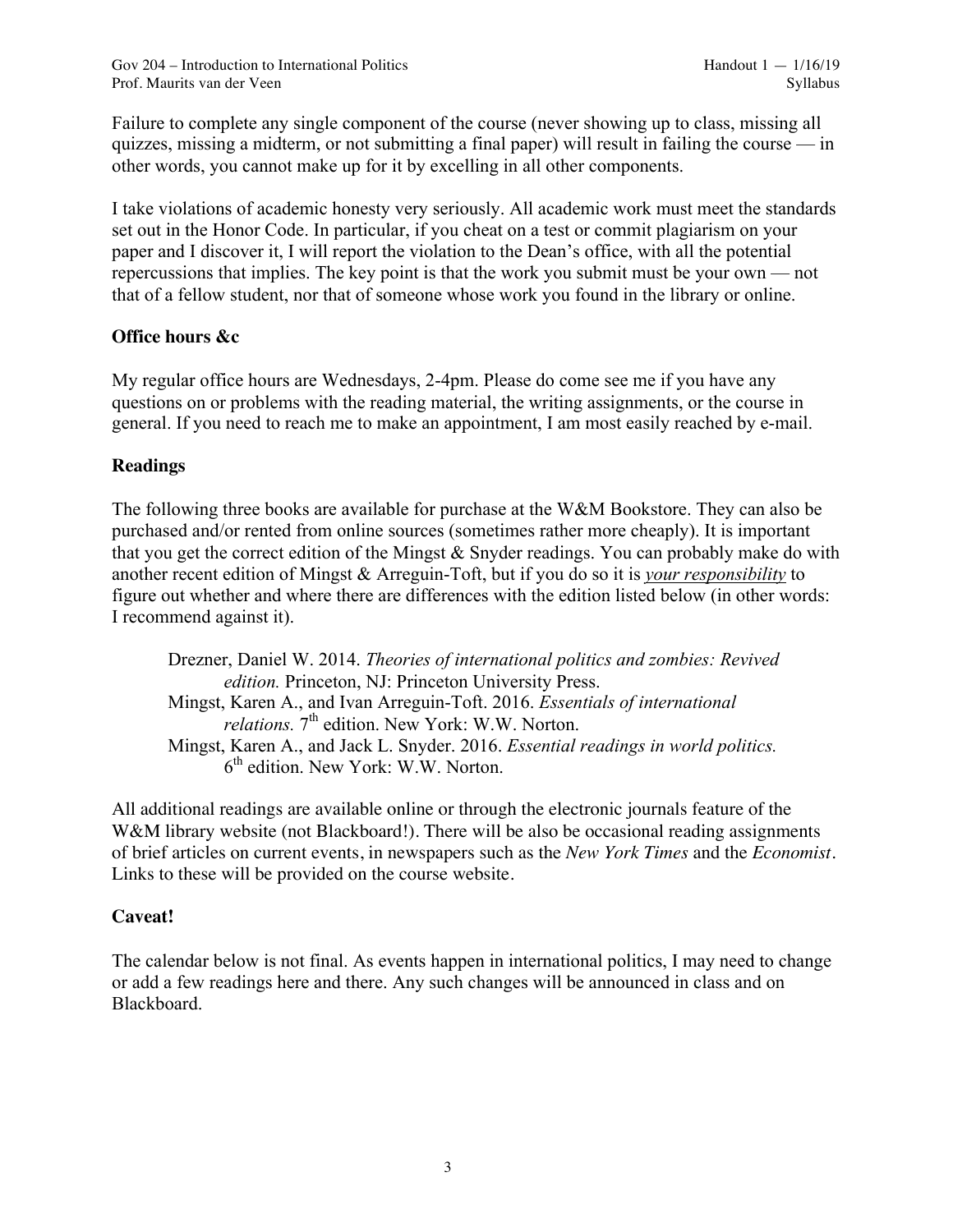## **Calendar**

#### **I. Concepts and Theories in International Relations**

- Wed. Jan. 16 *Introduction*
- Fri. Jan. 18 *Why worry about theories?*
	- "Approaches to international relations." Chapter 1 in Mings & Arreguin-Toft • Snyder, "One World, Rival Theories," pp. 3-11 in Mingst & Snyder.
- Mon. Jan. 21 *No class (MLK Jr. Day)*

## Wed. Jan. 23 *Zombies and international relations*

- Drezner, pp. 1-36.
- Hobbes, "From *Leviathan*,*"* pp. 17-19 in Mingst & Snyder.

## Fri. Jan. 25 *The logic of anarchy*

- Thucydides, "The Melian dialogue," pp. 12-16 in Mingst & Snyder.
- Mearsheimer, "Anarchy and the Struggle for Power," pp. 60-77 in Mingst & Snyder.
- Wendt, "Anarchy is what states make of it," pp. 93-114 in Mingst & Snyder.

## Mon. Jan. 28 *Rationality & Strategy*

- Schelling, "The Diplomacy of Violence," pp. 350-358 in M&S.
- Putnam, "Diplomacy and Domestic Politics," pp. 173-190 in M&S.
- Keohane, "From *After Hegemony*," pp. 284-299 in M&S.

#### Wed. Jan. 30 *Realism: Power & Force*

- Drezner, "The *Realpolitik* of the Living Dead," pp. 37-50.
- von Clausewitz, "War as an instrument of policy," pp. 345-349 in M&S.
- Morgenthau, "A realist theory of international politics," pp. 55-59 in M&S.

#### Fri. Feb. 1 *Peace among friends, wars among enemies?*

- Kant, "From *Perpetual Peace*," pp. 20-22 in Mingst & Snyder.
- Huntington, "The clash of civilizations?" pp. 208-214 in M&S.
- Drezner, "Neoconservatism and the axis of evil dead," pp. 89-94.

#### Mon. Feb. 4 *Liberalism: Interdependence & Alliances*

- Doyle, "Liberalism and world politics," pp. 78-92 in M&S.
- Ikenberry, "From *Liberal Leviathan*," pp. 131-144 in M&S.
- Drezner, "Regulating the undead in a liberal word order," pp. 51-64.

#### Wed. Feb. 6 *Gender and international relations*

- Tickner, "Man, the State, and War," pp. 115-122 in M&S.
- Hudson & Den Boer, "Missing women and bare branches," pp. 660-665 in M&S.
- Drezner, "The supergendered politics of the posthuman world," pp. 75-86.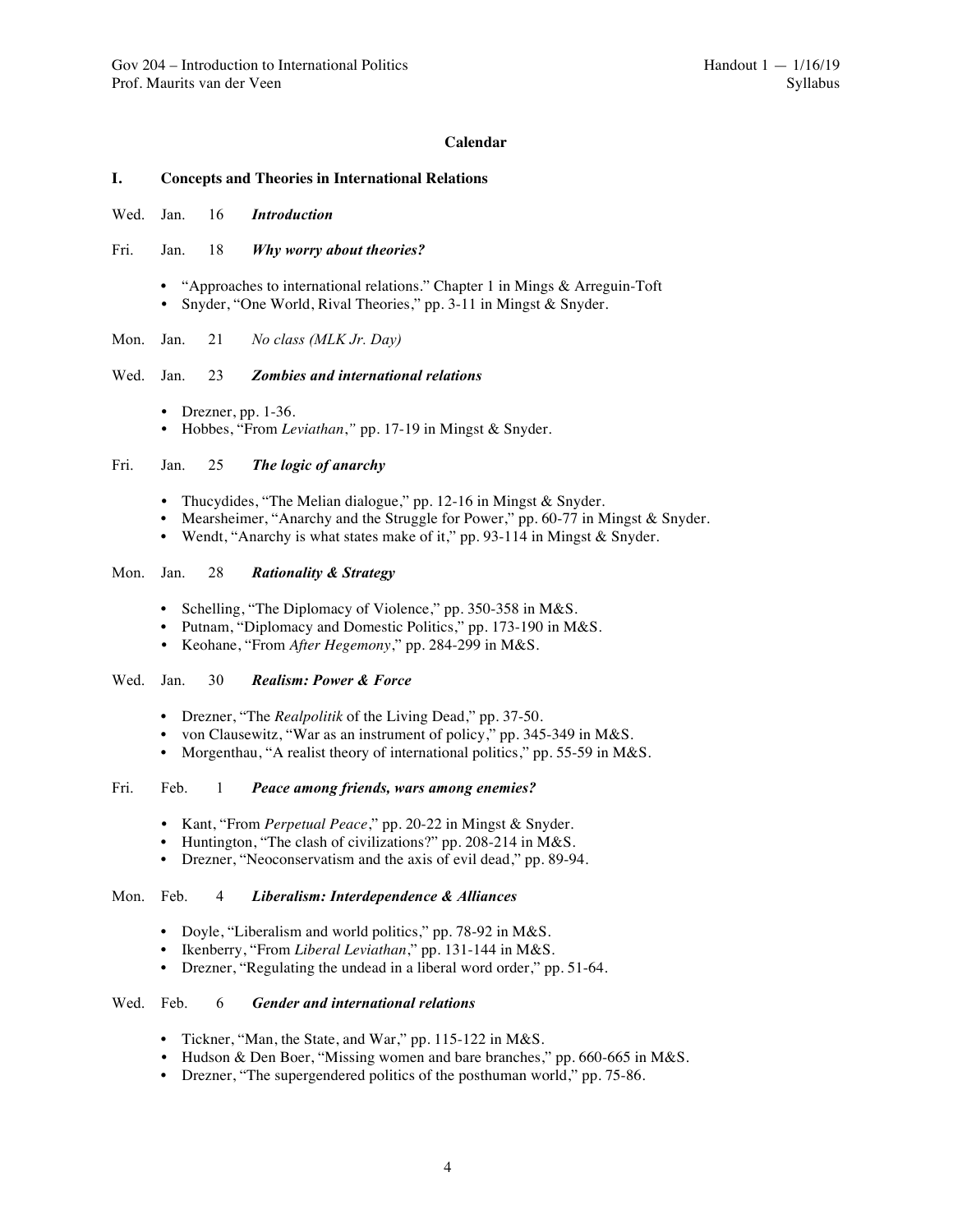## Fri. Feb. 8 *Constructivism: Ideas & Beliefs*

- Fukuyama, "The end of history?" pp. 41-52 in M&S.
- Yarhi-Milo, "In the eye of the beholder," pp. 237-260 in M&S.
- Drezner, "The social construction of zombies," pp. 65-74.

#### Mon. Feb. 11 *Domestic sources of foreign policy*

- Rogowski, "Political cleavages and changing exposure to trade," pp. 496-510 in M&S.
- Drezner, "Domestic politics: Are all zombie politics local?" pp. 95-108.
- Drezner, "Bureaucratic politics: The 'pulling and hauling' of zombies," pp. 109-120.

## Wed. Feb. 13 *People, psychology and international relations*

- Jervis, "Hypotheses on misperception," pp. 223-236 in M&S.
- Hoeber Rudolph & Rudolph, "Modern hate," pp. 215-221 in M&S.
- Drezner, "We're only human: psychological responses to the undead," pp. 121-131.

## Fri. Feb. 15 *International Relations Theories*

- "International relations theories." Chapter 3 in Mingst & Arreguin-Toft
- Drezner, Conclusion & Epilogue, pp. 131-146.

## **II. Two Centuries of International Relations**

#### Mon. Feb. 18 *From Westphalia to World War I*

- Chapter 2, pp. 20-36 in M&A
- Morgenthau, "The balance of power," pp. 124-130 in M&S.
- Lebow, Richard Ned. 2014. "What can international relations theory learn from the origins of World War I?" *International Relations* 28(4) 387-410.

#### Wed. Feb. 20 *Collective security and World War II*

- Chapter 2, pp. 38-43 in M&A
- Wilson, "The Fourteen Points," pp. 32-34 in M&S.
- Goddard, Stacie E. 2015 "The rhetoric of appeasement: Hitler's legitimation and British foreign policy, 1938-39." *Security Studies* 24(1) 95-130.

## Fri. Feb. 22 *The Cold War: Dr. Strangelove*

- Watch the movie before class! It is available at Swem or the Law library, as well as for online rental (usually for a small fee) through Amazon, Youtube, Google Play, etc.
- Chapter 2, pp. 44-55 in  $M&A$
- Schelling, Thomas C. 1960. "Meteors, Mischief, and War." *Bulletin of Atomic Scientists* 16(7).

#### Mon. Feb. 25 *Global Politics since the Cold War*

• Finish chapter 2 in M&A

## Wed. Feb. 27 **Midterm 1**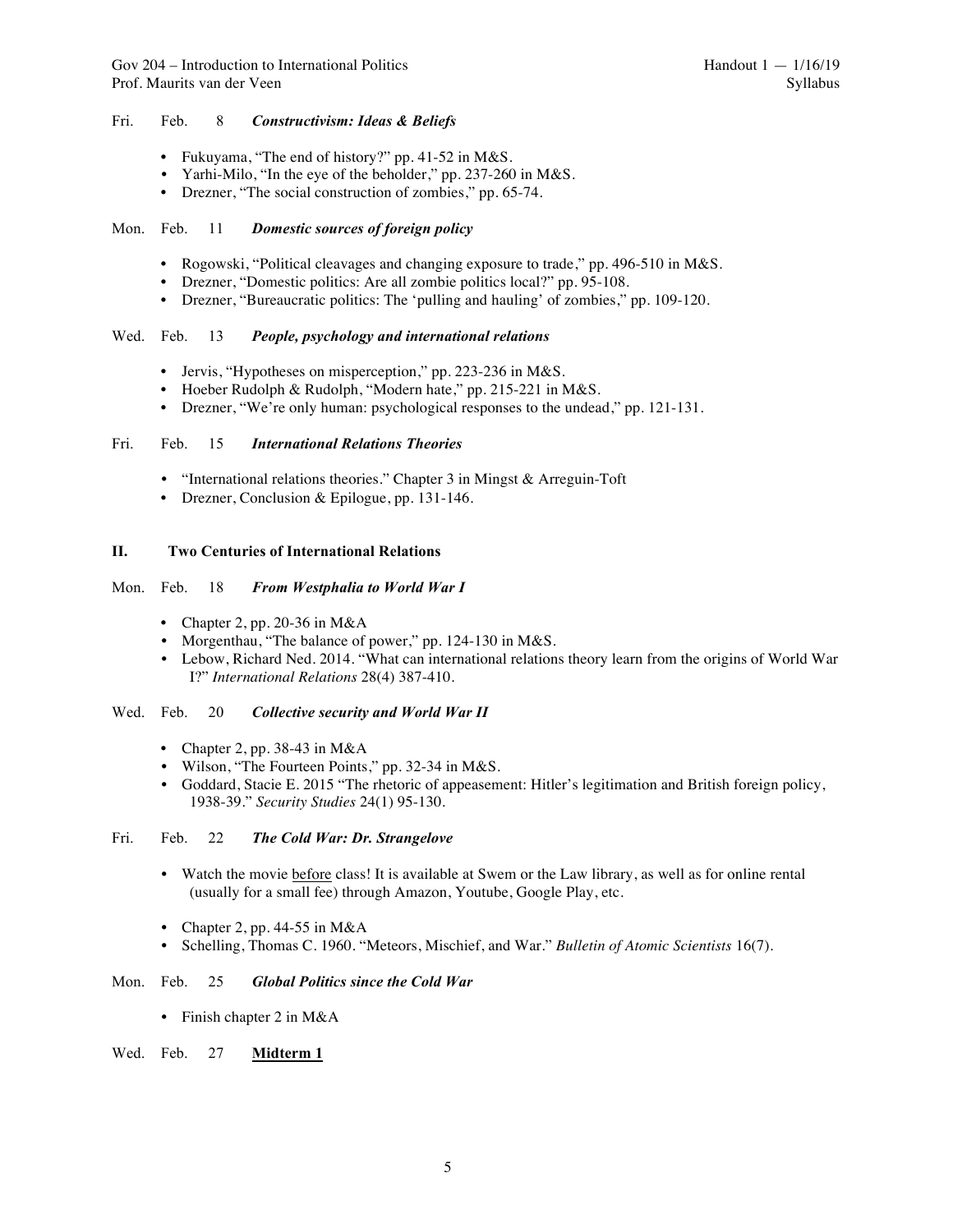### **III. Enduring issues in international relations**

- Fri. Mar. 1 *The Fog of War*
	- We will begin watching the movie during class. Finish watching it over Spring Break! It is available at Swem or the Law library, as well as for online rental (usually for a small fee) through Amazon, Youtube, Google Play, etc.
- *March 4, 6, 8: Spring Break*

Mon. Mar. 11 *Security and war*

• First part of chapter 8 in M&A: pp. 260-290

## Wed. Mar. 13 *Nuclear weapons and global security*

- Kennan, "The sources of Soviet conduct," pp. 35-40 in M&S.
- Waltz, "Why Iran should get the bomb," pp. 398-401 in M&S.

## Fri. Mar. 15 *Managing insecurity*

- Second part of chapter 8 in M&A: pp. 291-315
- Barnett and Finnemore, "The politics, power, and pathologies of international organizations", pp. 321- 342 in M&S.

#### Mon. Mar. 18 *States in IR 1: Rising powers*

- First part of chapter 5 in M&A: pp. 132-150
- Christensen, "From *The China Challenge*," pp. 145-171 in M&S.

## Wed. Mar. 20 *States in IR 2: Rogue states*

- Second part of chapter 5 in M&A: pp. 151-179
- Cho, Youngwon. 2014. "Method to the madness of Chairman Kim: The instrumental rationality of North Korea's pursuit of nuclear weapons" *International Journal* 69(1) 5-25.

## Fri. Mar. 22 *States in IR 3: Russia*

- Marten, Kimberly. 2015. "Informal political networks and Putin's foreign policy: The examples of Iran and Syria." *Problems of post-Communism* 62(2): 71-87
- Laruelle, Marlene. 2015. "Russia as a 'divided nation,' from compatriots to Crimea: A contribution to the discussion on nationalism and foreign policy." *Problems of post-Communism* 62(2): 88-97

### Mon. Mar. 25 *The international system & the tragedy of the commons*

- First part of chapter 4 in M&A: pp. 106-123
- Hardin, "The tragedy of the commons," pp. 638-648 in M&S.

#### Wed. Mar. 27 *International governance & international law*

- From chapter 7 in M&A: pp. 240-245, 254-259.
- Frieden, "The governance of international finance," pp. 511-525 in M&S.

#### Fri. Mar. 29 *Politics in the global economy*

• From chapter 9 in M&A: pp 316-344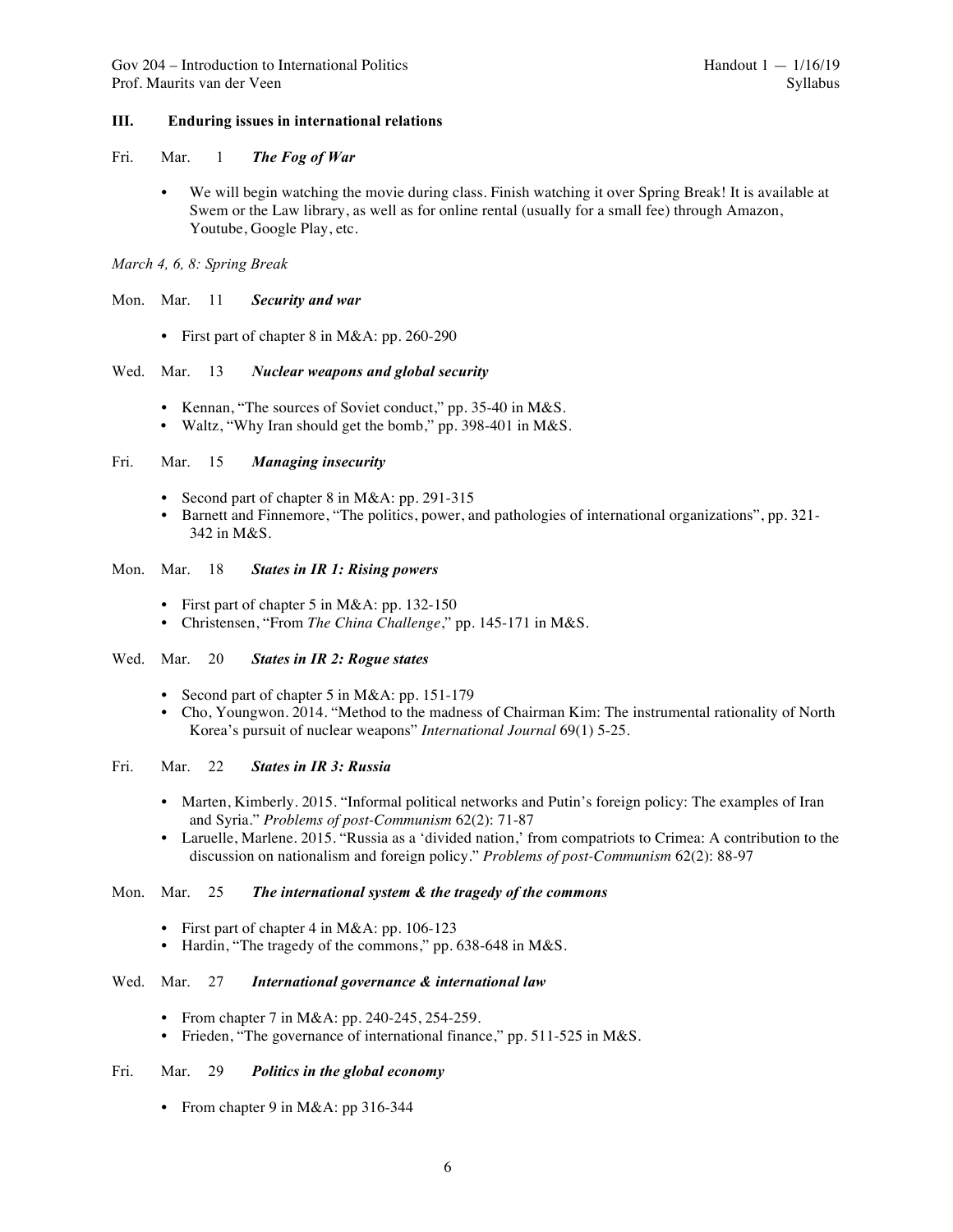## Mon. Apr. 1 *Crises in the liberal economic order*

- From chapter 9 in M&A: pp  $345-358$
- Griffin, Penny. 2017. "Financial governance 'after' crisis: On the liminality of the global financial crisis and its 'afterwards', through a gender lens." *Politics* 37(4): 402-417.

## Wed. Apr. 3 *International human rights*

- From chapter 10 in M&A: pp 360-387
- Mutua, "Savages, victims, and saviors," pp. 558-582 in M&S.

## Fri. Apr. 5 *Refugees*

- From chapter 10 in M&A: pp 388-393
- Allen, William, et al. 2018. "Who counts in crises? The new geopolitics of international migration and refugee governance." *Geopolitics* 23(1):217-243.

## Mon. Apr. 8 *International humanitarianism?*

- Keck & Sikkink, "Transnational advocacy networks," pp. 310-320 in M&S.
- Power, "Bystanders to genocide," pp. 263-284 in M&S.

## Wed. Apr. 10 *International environmental politics*

- From chapter 11 in M&A: pp 396-417
- Barrett, "Why have climate negotiations proved so disappointing?" pp. 649-659 in M&S.

#### Fri. Apr. 12 *Global health concerns*

- From chapter 11 in M&A: pp 418-425
- Garrett, "Ebola's lessons." pp. 680-688 in M&S

#### Mon. Apr. 15 *Terrorism*

- Kydd and Walter, "The strategies of terrorism," pp. 402-424 in M&S.
- Fortna, "Do terrorists win?" pp. 425-444 in M&S.

## Wed. Apr. 17 **Midterm Exam 2**

## **IV. Foreign policy challenges today**

- Fri. Apr. 19 *Statehood*
	- Fazal, Tanisha M., and Ryan D. Griffiths. 2014. "Membership has its privileges: The changing benefits of statehood." *International Studies Review* 16(1) 79-
	- Caspersen, Nina. 2015. "The pursuit of international recognition after Kosovo." *Global Governance* 21: 393-412.

## Mon. Apr. 22 *The public and foreign policy*

- From chapter 6 in M&A: pp. 200-206.
- Baum, Matthew A. and Philip B.K. Potter. 2019. "Media, public opinion, and foreign policy in the age of Trump." *Journal of Politics.*